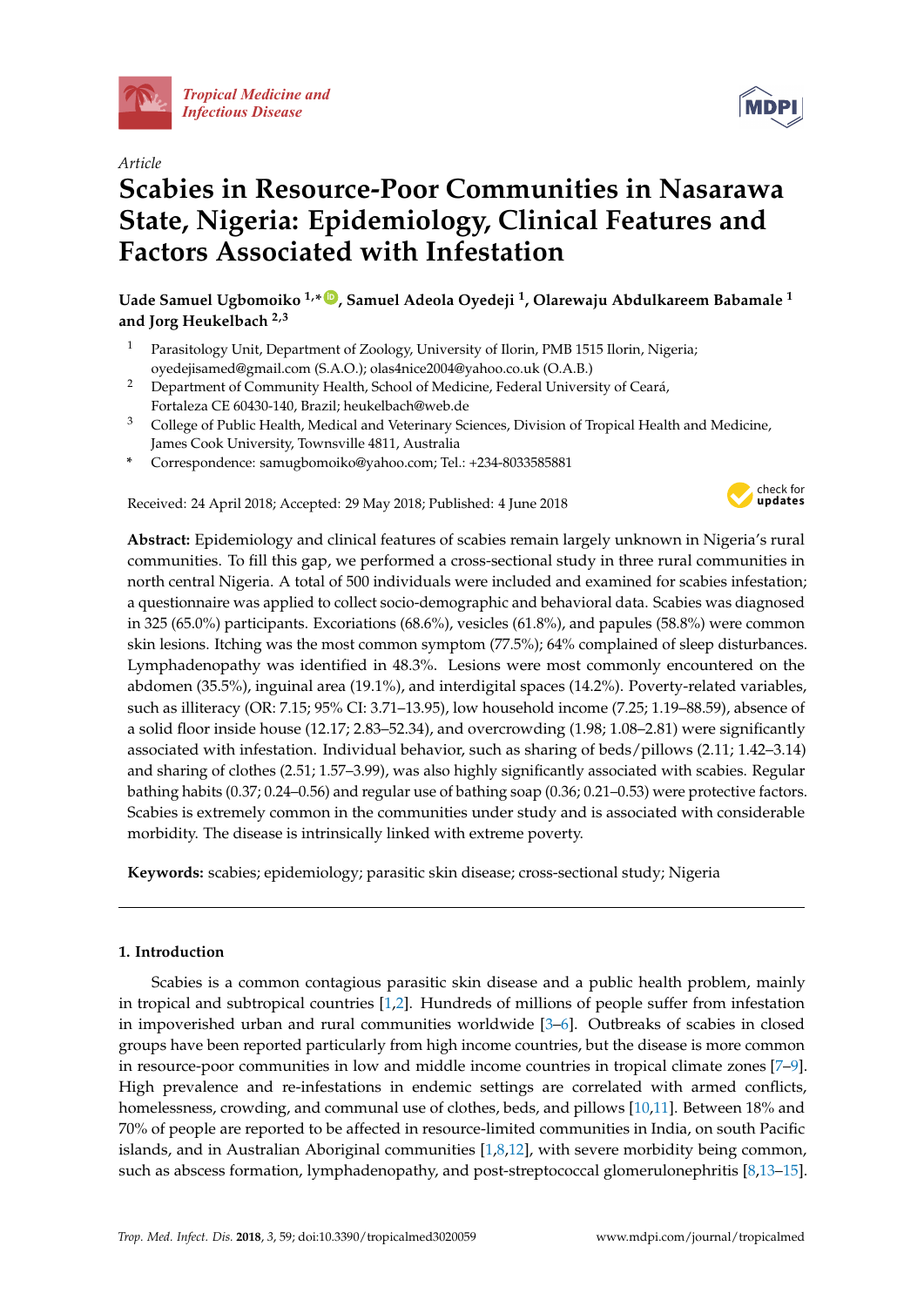Control and prevention strategies by chemotherapy require considerable public health services and home resources, since treatment is often cumbersome and stressful [\[2,](#page-8-1)[16\]](#page-8-12).

The prevalence of scabies disease remains largely unknown in Nigeria, in the face of many other health problems considered of more severe morbidity [\[17](#page-8-13)[–19\]](#page-8-14). Only a limited number of hospital-based studies have described scabies and other skin diseases [\[20–](#page-8-15)[24\]](#page-9-0). However, the upsurge in communal clashes and terrorist insurgence have increased the number of refugees and infectious diseases in all cardinal zones of the country, which poses vulnerable communities at higher risk for scabies infestation. To provide information on the epidemiology of scabies in Nigeria, a cross-sectional community-based study of scabies infestation was conducted in impoverished rural communities in north central Nigeria.

#### **2. Materials and Methods**

#### *2.1. Study Area*

The study was conducted in three indigenous communities in the Lafia Local Government Area (LGA) of Nasarawa State (north central Nigeria). State health workers had communicated endemicity of scabies from these communities. The areas (latitude  $8°32'$  N; longitude  $8°18'$  E) are largely settlements with an estimated population of 3300 inhabitants (National Population Commission, 2007). The climate condition in the state is tropical with a mean daily temperature of 40  $°C$  and relative humidity of 90% during the dry season (November–April).

In the area there have been several violent communal disturbances, with consequently many families being displaced and living under inappropriate housing conditions. Most houses are built with clay or palm products, and there is no electricity, nor a structured community waste disposal system. The inhabitants are predominantly Muslims. The people are largely illiterate subsistence farmers of food crops and cattle herders, with 84% of the households on a monthly per capital income of <N18,000 (equivalent to US\$50 at the time of study), the national minimum wage. Human and animal waste is littered around compounds and is widely dispersed during heavy rains. Rivers and streams serve as the major source of water supply. Roads are caliche-topped. Public schools and health centers in the areas are deplorable and poorly staffed. School-aged children (locally called 'Almagiri') are compelled to solicit for food and finance for their daily existence.

#### *2.2. Study Design*

For the purpose of this study, the three communities under study were considered as one study area. Prior to the study, a complete household census conducted in the study area identified 390 households (about 3300 individuals), which were listed and subsequently numbered. Using the Epi Info Software package (version 6.04d), we estimated that a population of 344 individuals was sufficient for the prevalence study with 80% power and 95% confidence level. Considering a safety margin (due to expected high non-participation) and a cluster effect (household sampling), a total of 209 households comprising 1050 individuals were selected using a random number generator (Epi Info version 6.04d, Centers for Disease Control and Prevention, Atlanta, GA, USA).

The study was conducted during the dry season (data collection November 2016–April 2017). All members in the selected households were eligible for the study except for individuals who declined participation and those who had not spent at least five days per week in the previous two months in the study area. Those who consented were registered and interviewed to obtain information on their biodata (name, sex, age, and educational background), socioeconomic information, and environmental and behavioral variables, using pre-tested structured questionnaires.

Thereafter, the entire skin surface including the genital areas of each participant was carefully examined clinically for scabies infestation. Children aged <10 years were examined in the presence of their parents or caregivers. In the absence of any household members, the houses were revisited three times.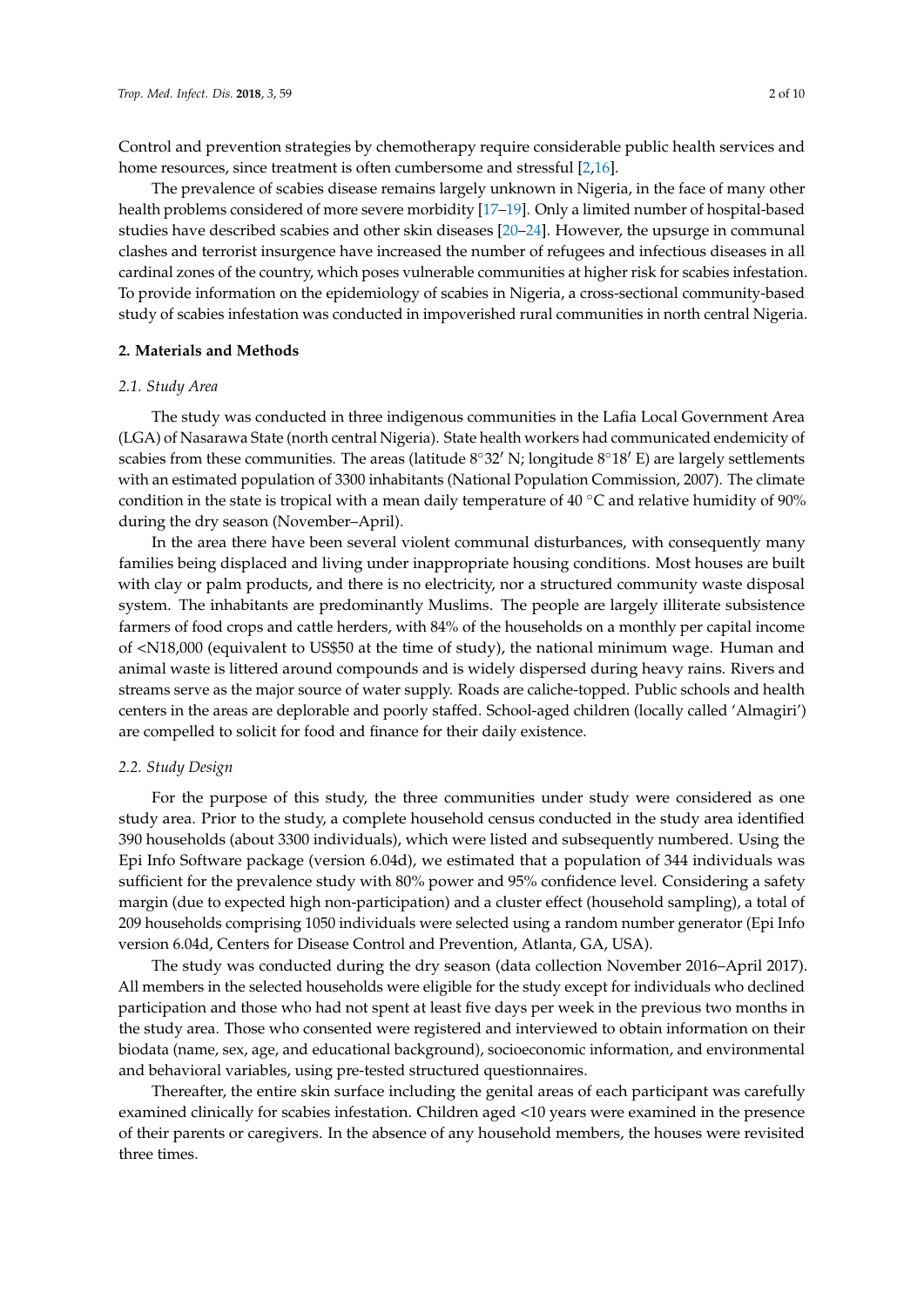#### *2.3. Case Definition and Skin Examination*

Within the realm of this study, scabies was defined on the basis of a symptomatic description proposed and used by our group previously [\[9,](#page-8-5)[10,](#page-8-6)[13\]](#page-8-10)—namely, presence of at least two of the following requirements: 1. one or more typical lesions for longer than 2 weeks; 2. pruritus that intensified at night; 3. at least one more family member with similar lesions. Typical skin lesions included papules, vesicular rash, and nodules.

For description of topographical distribution of lesions and parts of the affected skin surfaces, the entire body surface was vertically divided into left and right sides. Each side was subdivided into interdigital spaces, hand, wrist, arm, elbow, axilla, leg, foot, abdomen, thorax, mamilla/perimammillar area, back, buttock, genital/inguinal area, and head (scalp/neck/face) [\[6\]](#page-8-3). Primary lesions were distinguished as macular, papules, crusted papules (if a tiny hemorrhage crusts), vesicles, and nodules [\[3](#page-8-2)[,6](#page-8-3)[,8](#page-8-8)[,25\]](#page-9-1). Excoriations on skin and bacterial superinfection were noted when pustules, abscess, or suppuration were observed. Lymph nodes were palpated to confirm lymphadenopathy while the intensity of itching was assessed semi-quantitatively and graded as absent, light, moderate, and heavy, using visual ordinal scales. To guarantee privacy of participants, all individuals were examined in a well-lighted room provided in the households. Examinations were performed by one male investigator (SAO) extensively trained in diagnosis of scabies, and assisted by a female senior nursing officer of the Dermatology unit of Nasarawa Central Hospital.

#### *2.4. Statistical Analysis*

Data were double-entered into a database and crosschecked for entry errors, using SPSS version 16.0 for Windows (SPSS Inc., Chicago, IL, USA). Chi-squared statistics was applied to determine the significance of differences of relative frequencies between groups. Age groups were defined as follows: ≤10 years, 11–15 years, 16–20 years, ≥21 years. Bivariate analysis and multivariate logistic regression models were applied to identify independently associated variables measured on the prevalence of scabies in the communities. Variables were checked for collinearity before inclusion in the multivariate model.

#### *2.5. Ethical Considerations*

The study protocol for this study was approval by the Ethical Review Committee of the University of Ilorin, Nigeria and the Primary Health Care Unit of the Lafia Local Government Area of Nasarawa State. Prior to the study, informed consent was obtained from adult participants and from the parents or legal guardians of minors after detailed explanation of the study protocol. In accordance with the ethical review committee requirements, patient information was made confidential.

## **3. Results**

#### *3.1. Characteristics of Study Population*

The target population consisted of 1050 individuals (546 males and 504 females) belonging to 144 households. Seventy-eight individuals failed inclusion criteria, and 38 moved to neighbouring communities during the study. Of the remaining 934 individuals, the data records of 65 were incomplete (interview data or clinical examination). A total of 369 females declined participation for religious and cultural reasons.

Consequently, the study population consisted of 500 individuals, comprising more males (*n* = 429) than females ( $n = 71$ ). The age of individuals ranged from 1 to 34 years (median = 14 years), and the household size ranged from 2 to 14 persons (median  $= 6$ ).

The characteristics of the study population are presented in Table [1.](#page-3-0) The study population was primarily illiterate, with an illiteracy rate of almost 90%. Males and age group >21 years were disproportionately highly represented in the study population.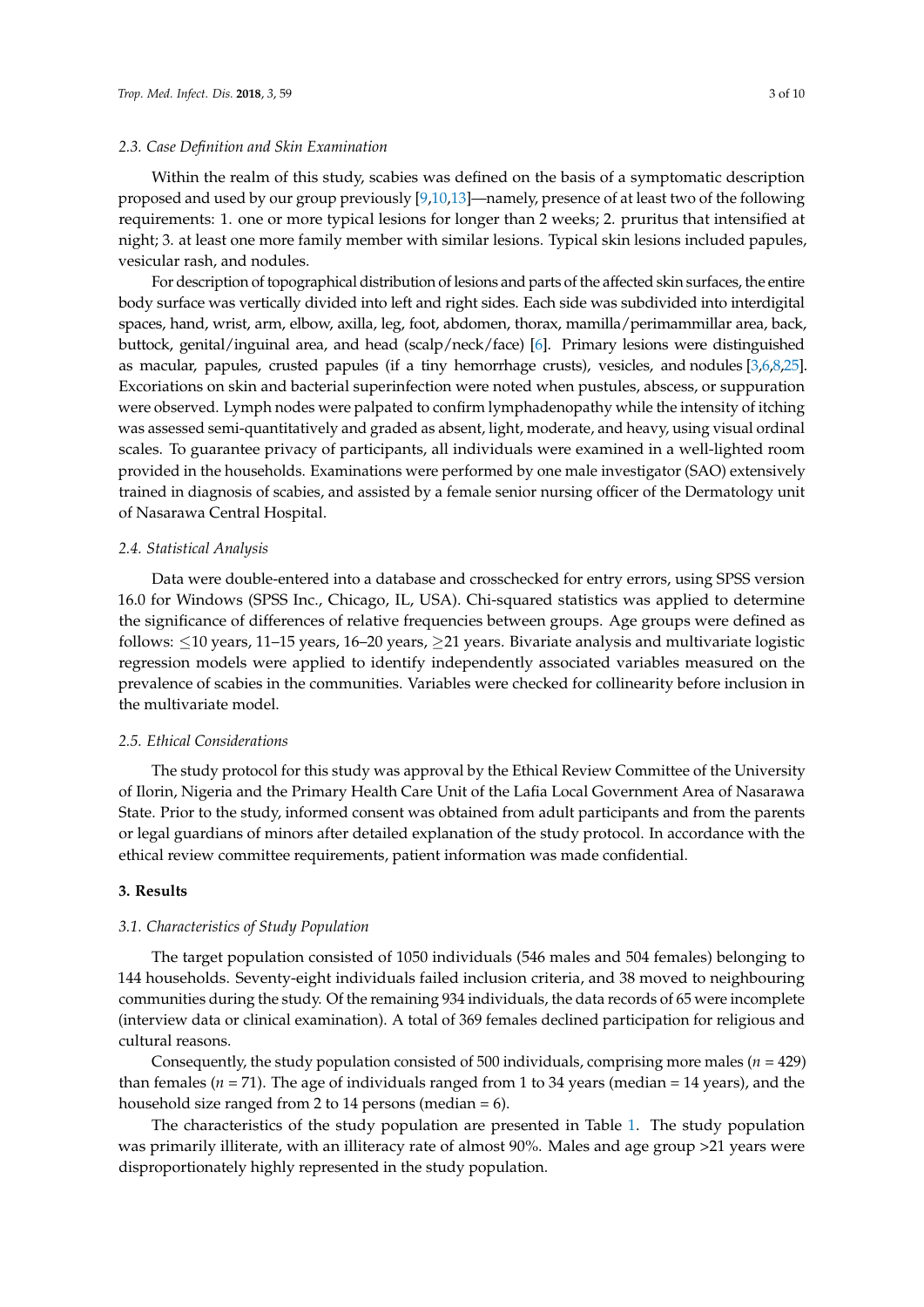| Variable                            | N(%)       |
|-------------------------------------|------------|
| Sex                                 |            |
| Male                                | 429 (85.8) |
| Female                              | 71 (14.2)  |
| Age group (years)                   |            |
| $<$ 10                              | 104 (20.8) |
| $11 - 15$                           | 232 (46.4) |
| $16 - 20$                           | 117 (23.4) |
| $>_{21}$                            | 47(9.4)    |
| Community                           |            |
| Lafia Municipal                     | 175 (35.0) |
| Lafia East                          | 160 (32.0) |
| Lafia North                         | 165 (33.0) |
| Education                           |            |
| Illiterate                          | 440 (88.0) |
| Primary                             | 48 (9.6)   |
| Post primary                        | 12(2.4)    |
| Presence of scabies-typical lesions |            |
| Yes                                 | 325 (65.0) |
| No                                  | 175 (35.0) |
| Type of lesions                     |            |
| Papules                             | 191 (58.8) |
| Crusted papules                     | 105 (32.3) |
| <b>Vesicles</b>                     | 201 (61.8) |
| Macules                             | 160 (49.2) |
| Pustules                            | 132 (40.6) |
| Excoriations                        | 223 (68.6) |

<span id="page-3-0"></span>**Table 1.** Characteristics of study population (*n* = 500).

#### *3.2. Scabies Prevalence and Clinical Features*

A total of 325 (65.0%) participants were diagnosed with scabies. Excoriations, vesicles, and papules were the most common skin lesions (Table [1\)](#page-3-0). There were no cases of crusted scabies. The prevalence of scabies stratified by socio-demographic and cultural factors is presented in Table [2.](#page-4-0) Age groups <15 years showed highest prevalences (accounting for 76.3% of all infected cases), and infestation was significantly more common in females (74.6%) than in males (60.6%).

Signs and symptoms associated with scabies are presented in Table [3.](#page-5-0) Itching was the most common symptom (77.5%), with 56% presenting severe itching; 52% complained of itching-related sleep disturbance. Lymphadenopathy was identified in about half of the infected cases, commonly in the inguinal and cervical regions.

The topographic distribution of lesions is shown in Table [3.](#page-5-0) Lesions were most commonly encountered on the abdomen (35.4%), inguinal area (19.1%), and interdigital spaces (14.5%).

## *3.3. Factors Associated with Infestation*

Table [2](#page-4-0) presents the bivariate analysis of factors associated with scabies infestation. Prevalence in <16-year-olds was significantly higher than in older age groups. Poverty-related variables such as illiteracy, low household income, inadequate housing, unemployment, and overcrowding were significantly associated with scabies. Sharing of beds/pillows and sharing of clothes were also highly significantly associated with infestation. Regular bathing habits and regular use of bathing soap were protective factors. In multivariate logistic regression analysis, poverty-related variables remained independent factors significantly associated with infestation (Table [4\)](#page-5-1).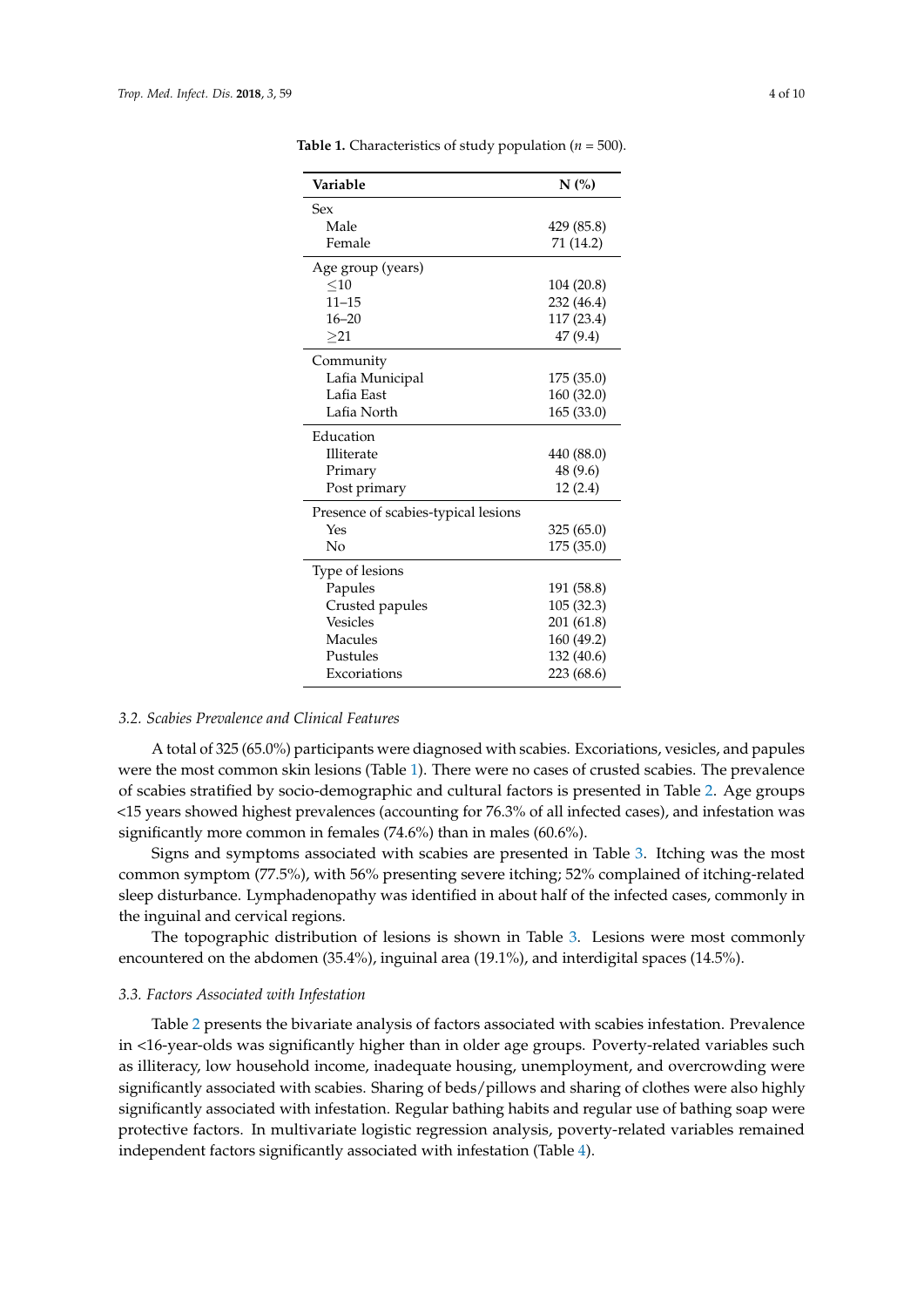| Variable                | $\boldsymbol{n}$ | % (95% CI)          | OR (95% CI)          | p Value |
|-------------------------|------------------|---------------------|----------------------|---------|
| Age group               |                  |                     |                      |         |
| $<$ 10                  | 63/104           | $60.6(50.5-69.9)$   | $2.16(1.00-4.56)$    | 0.013   |
| $11 - 15$               | 185/232          | 79.7 (73.9-84.6)    | $2.90(1.34 - 3.19)$  | 0.016   |
| $16 - 20$               | 58/117           | 49.6 (40.3–59.0)    | $1.97(0.17 - 2.28)$  | 0.585   |
| $>_{21}$                | 19/47            | 40.4(26.7–55.7)     | Ref.                 |         |
| Sex                     |                  |                     |                      |         |
| Male                    | 272/429          | 63.4 (58.6–67.9)    | $0.52(0.04 - 0.72)$  | 0.015   |
| Female                  | 53/71            | 74.6 (62.7–83.9)    | Ref.                 |         |
| Illiteracy              |                  |                     |                      |         |
| Yes                     | 310/440          | 70.5 (65.9–74.6)    | $7.15(3.71 - 13.95)$ | < 0.001 |
| No                      | 15/60            | $25.0(15.1 - 38.1)$ | Ref.                 |         |
| Occupation              |                  |                     |                      |         |
| Unemployed              | 304/445          | $68.3(63.7 - 72.6)$ | $3.83(1.65 - 8.89)$  | < 0.001 |
| Farming                 | 12/30            | $40.0(23.2 - 59.2)$ | $1.19(0.40 - 3.55)$  | 0.764   |
| Wage earner             | 9/25             | 36.0 (18.7–57.4)    | Ref.                 |         |
| Monthly income (NGN)    |                  |                     |                      |         |
| $<$ 18,000              | 312/424          | 73.6 (69.1–77.7)    | 7.25 (1.19–88.59)    | 0.011   |
| >18,000                 | 13/76            | $17.1(9.7-27.8)$    | Ref.                 |         |
| No. of persons/room/bed |                  |                     |                      |         |
| $<$ 4                   | 90/179           | 50.3 (42.8–57.8)    | Ref.                 |         |
| >4                      | 235/321          | 73.2 (67.9–79.9)    | $1.98(1.08 - 2.81)$  | 0.004   |
| House structure         |                  |                     |                      |         |
| <b>Bricks</b>           | 100/168          | 59.5 (51.7-66.9)    | Ref.                 |         |
| Adobe                   | 215/321          | $66.9(61.5 - 72.0)$ | $1.15(0.18 - 1.28)$  | 0.071   |
| Palm product            | 10/11            | 90.9 (57.1–99.5)    | $2.20(1.26-2.61)$    | 0.031   |
| Type of floor           |                  |                     |                      |         |
| Sandy                   | 29/31            | 93.5 (79.2-98.9)    | 12.17 (2.83-52.34)   | 0.001   |
| Clay                    | 184/263          | 70.0 (63.9-75.4)    | $1.96(1.34 - 2.86)$  | 0.001   |
| Cemented                | 112/283          | 39.6 (33.9–45.6)    | Ref.                 |         |
| Shared beds and pillows |                  |                     |                      |         |
| Yes                     | 247/352          | 70.2 (65.0–74.8)    | $2.11(1.42 - 3.14)$  | < 0.001 |
| No                      | 78/148           | 52.7 (44.4–60.9)    | Ref.                 |         |
| Sharing of clothes      |                  |                     |                      |         |
| Yes                     | 105/135          | 77.8 (69.7–84.3)    | $2.51(1.57-3.99)$    | < 0.001 |
| N <sub>o</sub>          | 220/367          | 59.9 (54.7–64.9)    | Ref.                 |         |
| <b>Bathing habits</b>   |                  |                     |                      |         |
| Regular                 | 193/333          | 58.0 (52.4–63.3)    | $0.37(0.24 - 0.56)$  | < 0.001 |
| Irregular               | 132/167          | 79.0 (72.3–84.5)    | Ref.                 |         |
| Use of bathing soap     |                  |                     |                      |         |
| Regular                 | 204/350          | 58.3 52.9 - 63.5)   | $0.36(0.21 - 0.53)$  | < 0.001 |
| Irregular               | 121/150          | $80.7(73.2 - 86.5)$ | Ref.                 |         |

<span id="page-4-0"></span>**Table 2.** Prevalence of scabies and bivariate analysis of socio-demographic and behavioral factors associated with infestation.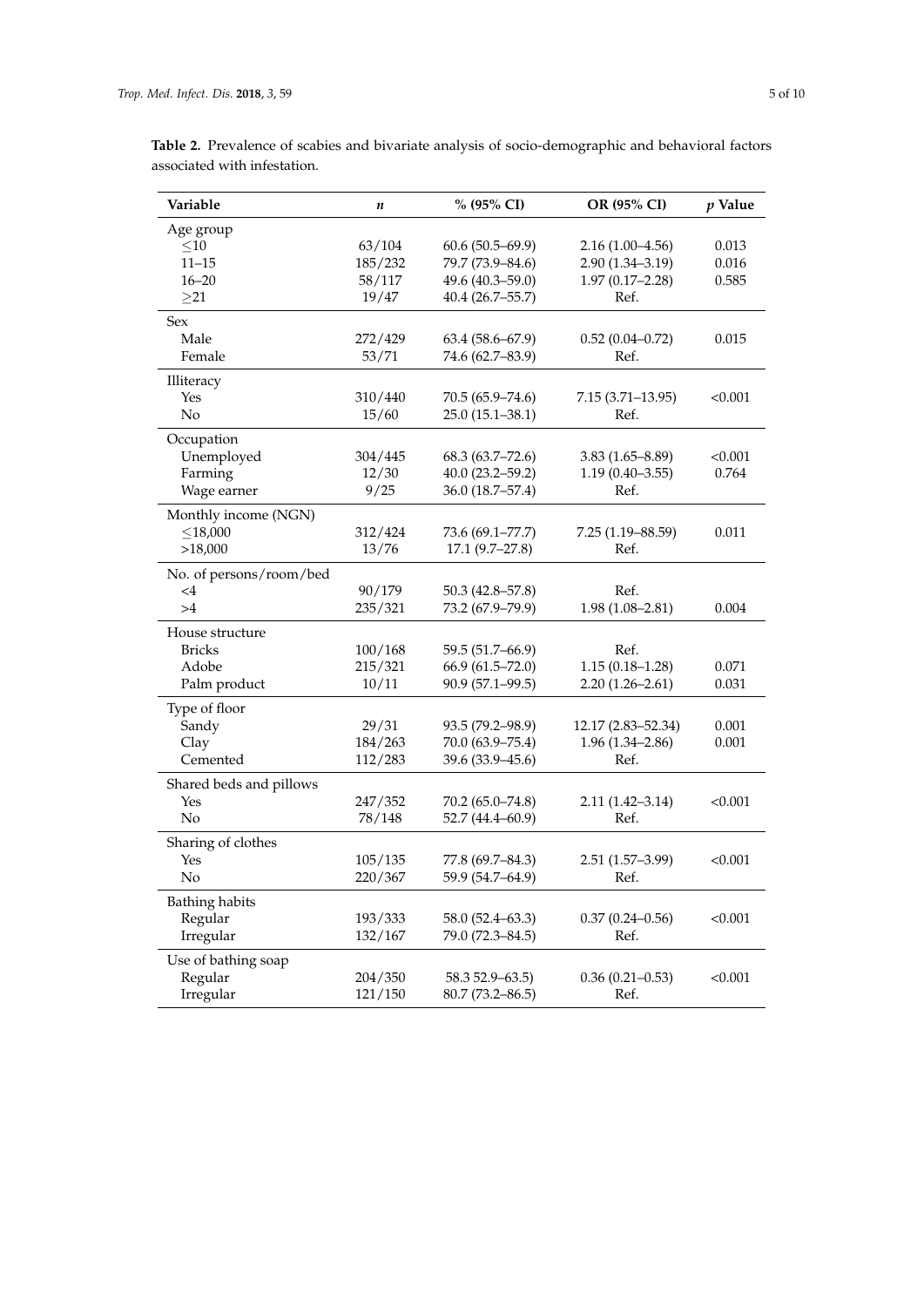| Variable                          | N(%)       |  |  |
|-----------------------------------|------------|--|--|
| Itching                           | 252 (77.5) |  |  |
| Light                             | 45 (17.9)  |  |  |
| Moderate                          | 65(25.8)   |  |  |
| Severe                            | 142 (56.3) |  |  |
| Sleeping disturbance              | 208 (64.0) |  |  |
| Due to itching                    | 109 (52.4) |  |  |
| Due to pain                       | 32 (15.4)  |  |  |
| Others                            | 67 (32.2)  |  |  |
| Lymphadenopathy                   | 157 (48.3) |  |  |
| Cervical                          | 35(22.3)   |  |  |
| Axillar                           | 22 (14.0)  |  |  |
| Inguinal                          | 100(64.1)  |  |  |
| Infected skin                     | 222 (68.3) |  |  |
| Suppuration                       | 119 (36.6) |  |  |
| No complaints                     | 67(20.6)   |  |  |
| Topographical location of lesions |            |  |  |
| Abdomen                           | 115 (35.4) |  |  |
| Inguinal/thigh                    | 62(19.1)   |  |  |
| Wrist                             | 41 (12.6)  |  |  |
| Interdigital                      | 46 (14.5)  |  |  |
| Legs                              | 23(7.1)    |  |  |
| Elbow                             | 9(2.8)     |  |  |
| <b>Buttock</b>                    | 27(8.3)    |  |  |
| Arms                              | 12(3.7)    |  |  |
| Hands                             | 45 (13.8)  |  |  |
| Feet                              | 2(0.6)     |  |  |
| Thorax                            | 1(0.3)     |  |  |

<span id="page-5-0"></span>**Table 3.** Clinical features and topographical location of scabies infestation (*n* = 325).

**Table 4.** Multivariate analysis of factors independently associated with scabies.

<span id="page-5-1"></span>

| Variable                                 | <b>Adjusted Odd Ratio</b> | 95% CI        | $p$ Value |
|------------------------------------------|---------------------------|---------------|-----------|
| Household income <1 minimum wage         | 3.23                      | 1.94–3.85     | 0.026     |
| Sharing of bed and pillow                | 3.03                      | $2.53 - 3.21$ | 0.015     |
| Female sex                               | 2.72                      | $1.56 - 3.52$ | 0.062     |
| Poor housing conditions (no brick house) | 2.61                      | $1.94 - 3.06$ | < 0.001   |
| Unemployment                             | 2.23                      | $1.15 - 2.59$ | 0.001     |
| Sharing of clothes                       | 2.11                      | $1.88 - 2.53$ | 0.041     |
| Illiteracy                               | 1.67                      | $1.01 - 1.93$ | 0.002     |
| Irregular bathing with soap              | 1.96                      | $0.97 - 2.13$ | 0.011     |
| Age $\geq$ 15 years                      | 0.92                      | $0.42 - 1.05$ | 0.062     |

# **4. Discussion**

Our study represents the first systematic community-based study on scabies conducted in Nigeria, revealing an extremely high prevalence and morbidity of scabies. The disease was associated with poverty-related variables even within the communities under study, which can be characterized as extremely resource-poor, with precarious living conditions. The high prevalence recorded in the present study indicates the under-recognition of the disease in resource-poor communities, and difficult access to the health system. The prevalence of 65% is comparable to studies in specific and high-risk populations worldwide. For example, prevalences were similar or even higher in a Bangladeshi Islamic religious school (61%) [\[26\]](#page-9-2), displacement camps in Sierra Leone 67%) [\[27\]](#page-9-3), Thailand orphanages (87%) [\[28\]](#page-9-4), a Korean leprosarium (87%) [\[29\]](#page-9-5), and in a rural village in Papua New Guinea (80%) [\[30\]](#page-9-6).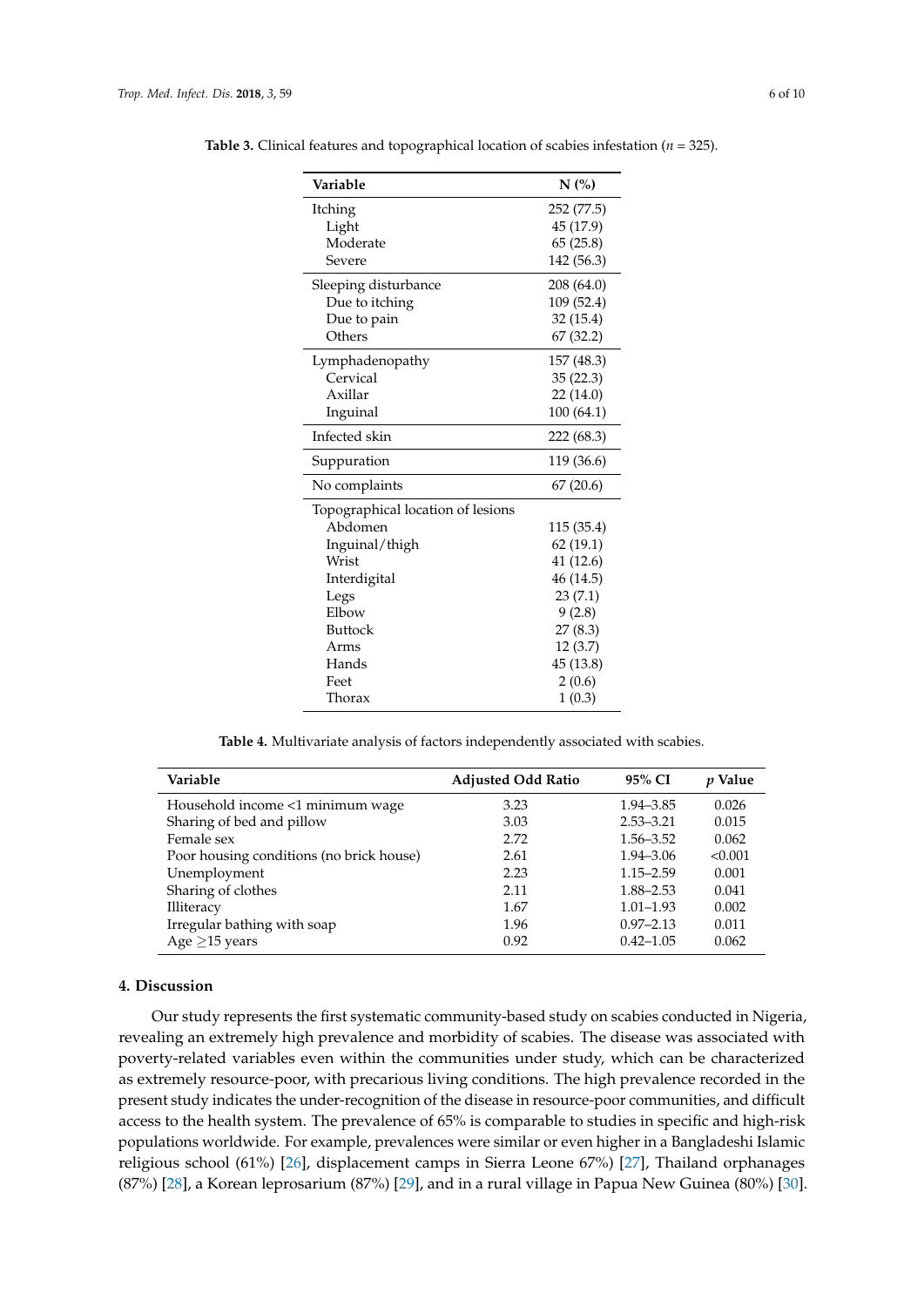Other studies from Nigeria reported lower prevalences of 5% to 57% [\[20](#page-8-15)[–22\]](#page-9-7). Other African countries (Cameroon—18% [\[31\]](#page-9-8), Malawi—36% [\[32\]](#page-9-9)), as well as Cambodia (4.3%) [\[33\]](#page-9-10), Brazil (9–10%) [\[9,](#page-8-5)[10,](#page-8-6)[34\]](#page-9-11), and Fiji (24%) [\[2\]](#page-8-1) also reported lower prevalences, as compared to our study.

The endemicity of scabies and the associated burden have been attributed to a wide range of intervening factors previously, including socio-economic factors, overcrowding, and behavioral and environmental variables [\[1,](#page-8-0)[10,](#page-8-6)[13,](#page-8-10)[35\]](#page-9-12). Consistent with these reports, our findings confirmed poor housing conditions and behavior such as sharing of beddings and pillows—which may serve as fomites—as important risk factors. Overcrowding in the study area was worsened by internal migration of refugees from neighboring communities due to recent communal clashes and terrorist insurgencies. In fact, crowding is a known risk factor for scabies, and has been reported previously in several studies from endemic areas in Egypt [\[36\]](#page-9-13), Sierra Leone [\[27\]](#page-9-3), Mali [\[33\]](#page-9-10), Brazil [\[10\]](#page-8-6), India [\[26\]](#page-9-2), and Thailand [\[28\]](#page-9-4). Similarly, other proxies for poverty such as unemployment, low income, communal use of clothing, and illiteracy were significantly associated. Multivariate analysis indicated the importance of hygiene habits as independent protective factors.

Another major outcome of this study is the uneven distribution of scabies and its morbidity. Our data show that scabies in the female study population was significantly higher, as compared to males. However, considering the high non-participation rate in females, this figure must be taken with care. There was also a considerable variation in prevalence with age. Children of school age were more frequently infested than the older age groups. This is in agreement with other studies from endemic areas [\[9,](#page-8-5)[37\]](#page-9-14), indicative of the high frequency of interaction and poor hygiene that enhances transmission amongst these highly mobile age groups. In our study area, these age groups are mostly schoolchildren of private Islamic schools that are sent out by school owners to roam around the streets as so-called Almajiri (beggars) and beg for food and money (OAB, personal observation). The observed occurrence of scabies in the middle and older age groups >21 years may be attributed to sustained contact with infested children, especially in the female population.

We also observed that the topographical distribution of the morbidity-associated features of scabies varied in the population. More than 14% of the infested had more than one type of lesion in various topographic sites, commonly on the abdomen, inguinal/thigh, interdigital space, hands, and wrists, confirming previous reports [\[3,](#page-8-2)[6,](#page-8-3)[9\]](#page-8-5). In our study area, a climate-determined behavior in which people, particularly male children, expose greater parts of the body and maintain prolonged close physical contact facilitates transmission of scabies mite. This partly explained why lesions commonly occurred on the abdomen, hands, and wrists in this study.

Our data further show that the prevalence of both itching and excoriation in the affected population was high (77.5% and 68.3%, respectively). Scabies-related itching is a host allergic immune response to mite products [\[38\]](#page-9-15). Usually, in resource-limited settings, secondary bacterial infection is common due to poor hygiene conditions and overcrowding [\[39\]](#page-9-16). Intense itching and scratching result in skin breaks and facilitates secondary bacterial infection among the affected population [\[9](#page-8-5)[,13](#page-8-10)[,32](#page-9-9)[,37](#page-9-14)[,40\]](#page-9-17). Lymphadenopathy has also been well correlated to secondarily-infected scabies lesions in individuals [\[9,](#page-8-5)[34\]](#page-9-11). In the current study, high proportions of lymphadenopathy and itching were reported in the affected population. Similar conditions are, however, not uncommon with other parasitic skin disease, such as tungiasis and cutaneous larva migrans [\[17,](#page-8-13)[41\]](#page-9-18). Severe itching has also been reported to induce sleep disturbances in scabies-affected individuals. Although other diseases may induce sleep disturbance, the observation that sleep was more often disturbed at a time that coincides with the peak activities of the sarcoptic mites indicates the involvement of this mite. Sixty-four percent of the population with scabies reported sleep disturbance. This is comparable to 77% of cases reported previously from Brazilian communities [\[6\]](#page-8-3).

Scabies is increasingly recognised as a common parasitic skin disease in Nigerian children [\[20](#page-8-15)[–22\]](#page-9-7), particularly in poor rural communities where important infrastructural facilities including health care services are unavailable or inadequate. With the current socioeconomic and lifestyle patterns of people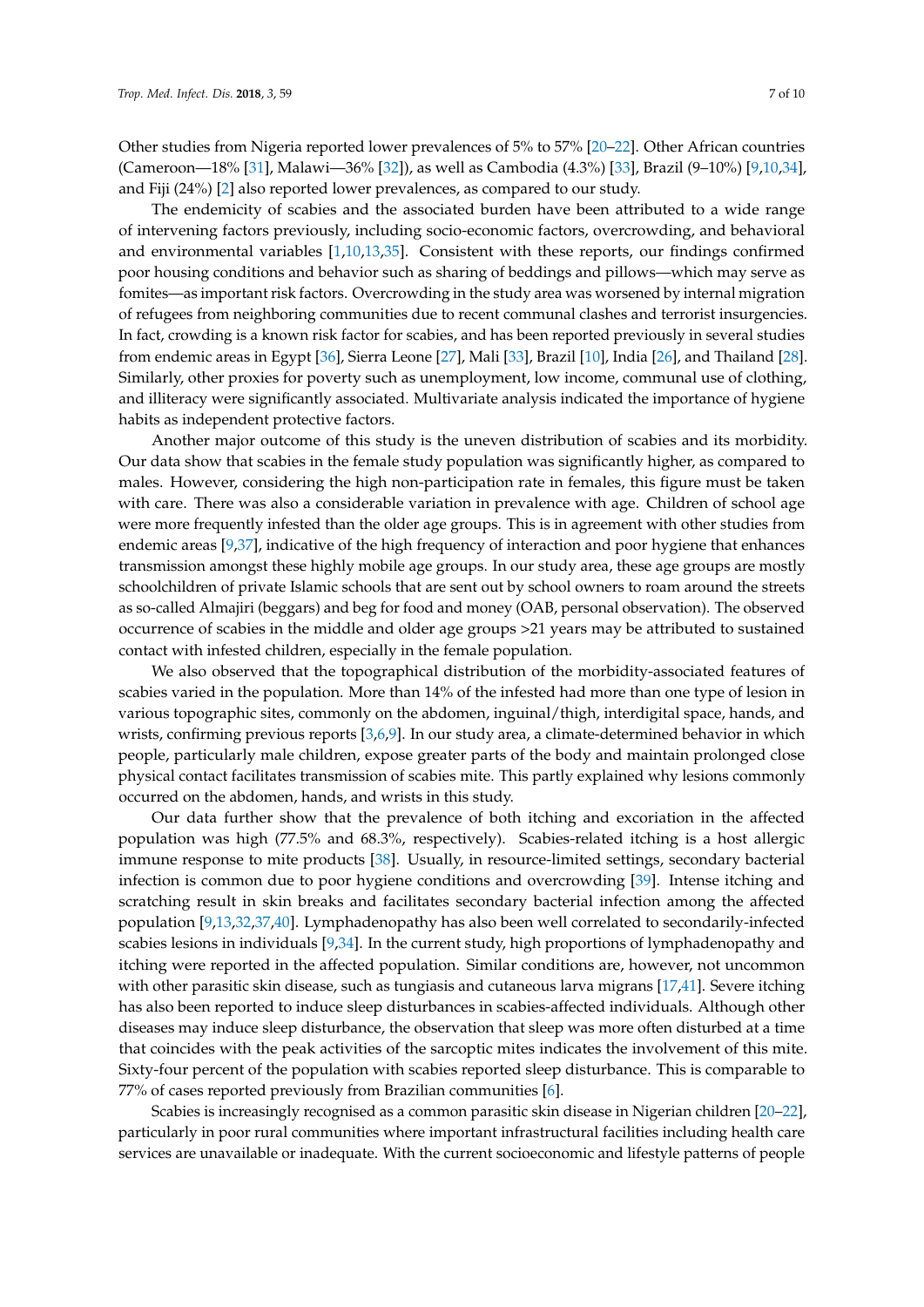where living conditions are precarious—e.g., families sharing clothing and bed space—scabies will be continuously endemic, with high prevalences.

The cost of and access to healthcare services is prohibitive and difficult for many individuals at risk living in the study area and elsewhere in Nigeria in similar settings. Thus, traditional medication, which often complicates disease conditions, is an alternative choice of care by many affected people. Alleviating the scourge of potentially preventable and treatable diseases such as scabies is fundamental in public health service. In Nigeria, and indeed many other African countries, identification and treatment of cases appears to be the only management option in the face of paucity of reliable epidemiological data for control programs. The effectiveness of oral ivermectin in the treatment of scabies and other parasitic diseases such as pediculosis, lymphatic filariasis, onchocerciasis, and intestinal helminthiasis has been widely reported from endemic areas in Africa, South America, and Pacific Islands [\[1](#page-8-0)[,3](#page-8-2)[,8](#page-8-8)[,13](#page-8-10)[,39\]](#page-9-16). In endemic communities, control programs by oral ivermectin chemotherapy could be integrated into other existing parasite control programs with strong advocacy on health education, training of health personnel, and surveillance.

Our study is subject to several limitations, and internal and external validity of data may have suffered from the extremely difficult field conditions under which this study took place. Given the considerable difference in participation rates between males and females, and under-representation of adults, prevalence data may have suffered from participation bias. Many female non-participants declined due to cultural and religious beliefs. During field work in the community, we sought to discern other reasons for the striking gender-driven non-participation, but could confirm repeatedly during interviews with community members that the major reasons for non-participation in females in fact were of socio-cultural origin, and not related to symptomatic scabies infestation status (SAO, personal communication). Diagnosis of scabies was based on clinical features; microscopic examination of skin scrapings, videodermatoscopy, and bacteriological testing to validate the presence of mite and bacterial infection in lesions, could not be conducted in this extremely difficult field setting. In some cases diagnosis may have been inaccurate; for example, untreated onchodermatitis (due to onchocerciasis) may have been misclassified as scabies. We aimed to reduce possible diagnostic error by systematic training and supervision of field investigators, and by meticulously adapting to the diagnostic approach as proposed by Heukelbach & Feldmeier [\[13\]](#page-8-10). Despite the limitations mentioned, we believe that this population-based study from typical impoverished communities in Nigeria may reflect the situation in similar communities throughout the country.

## **5. Conclusions**

Scabies is extremely common in the rural Nigerian communities under study, and associated with considerable morbidity. We have confirmed that even in the least developed and precarious communities, poverty-related variables are important risk factors for infestation and that hygiene habits may still have a protective effect, even in settings with extremely high transmission pressure. Communal clashes and disturbances related to displacement, overcrowding, and unemployment may further increase prevalence and scabies-related morbidity. Given the risk of sequelae related to chronic infestation and bacterial superinfection, an urgent response from the health care sector is mandatory. Intervention measures may be integrated into existing helminth control programs based on oral ivermectin mass treatment.

**Author Contributions:** U.S.U. and J.H. conceived and designed the experiments; S.A.O. performed data collection; O.A.B., U.S.U. and J.H. analyzed the data and interpreted results; U.S.U. and J.H. wrote the paper. All authors contributed substantially to the work reported.

**Acknowledgments:** The study was performed without any sources of funding. The authors wish to thank the communities for participation. This paper is dedicated to the memory of Rick Speare. J.H. is a class 1 research fellow at the Brazilian National Council for Scientific Development (CNPq).

**Conflicts of Interest:** The authors declare no conflict of interest. There were no funding sponsors.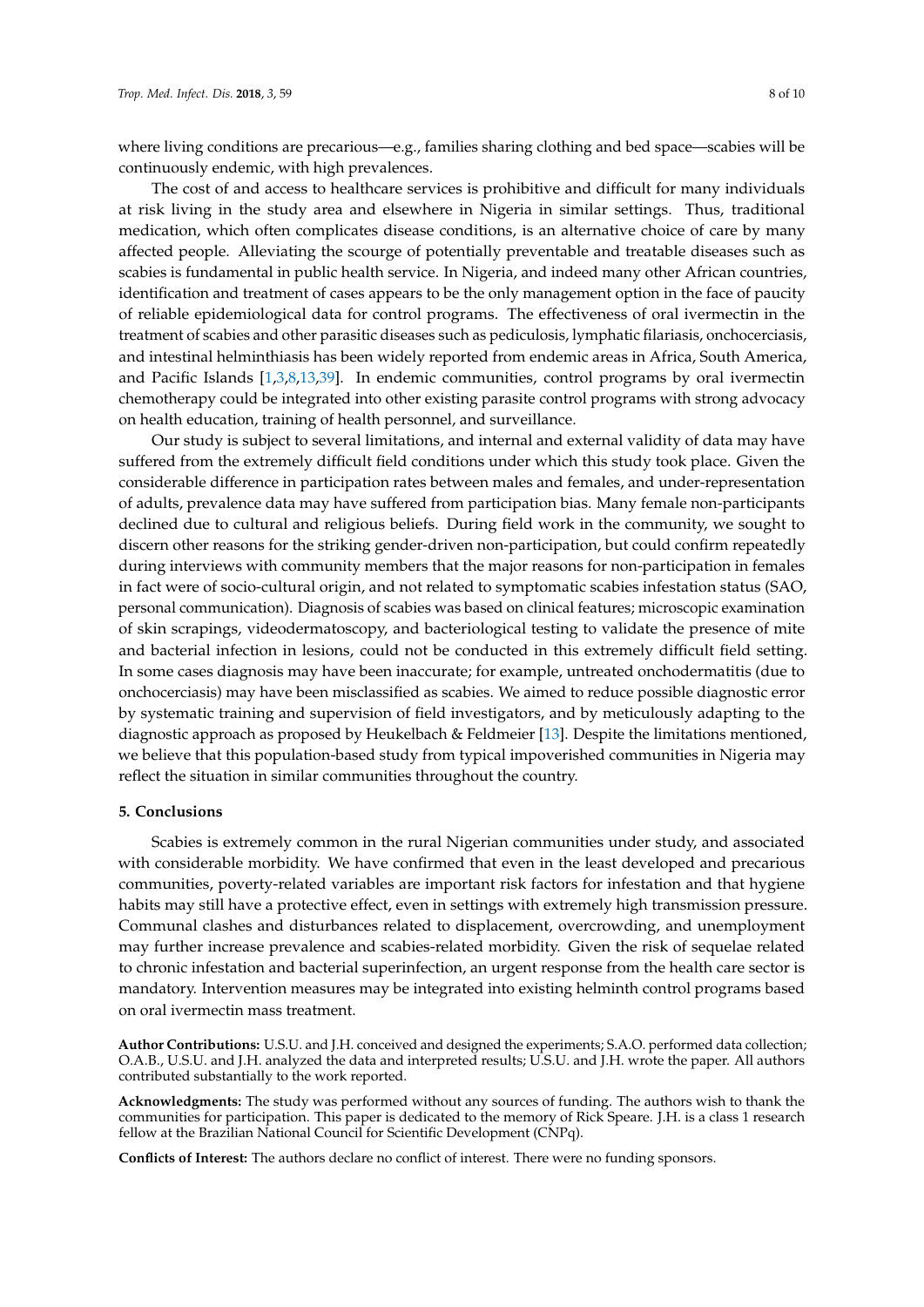## **References**

- <span id="page-8-0"></span>1. Hay, R.; Steer, A.; Engelman, D.; Walton, S. Scabies in the developing world—Its prevalence, complications, and management. *Clin. Microbiol. Infect.* **2012**, *18*, 313–323. [\[CrossRef\]](http://dx.doi.org/10.1111/j.1469-0691.2012.03798.x) [\[PubMed\]](http://www.ncbi.nlm.nih.gov/pubmed/22429456)
- <span id="page-8-1"></span>2. Romani, L.; Koroivueta, J.; Steer, A.C.; Kama, M.; Kaldor, J.M.; Wand, H.; Hamid, M.; Whitfeld, M.J. Scabies and impetigo prevalence and risk factors in Fiji: A national survey. *PLoS Negl. Trop. Dis.* **2015**, *9*, e0003452. [\[CrossRef\]](http://dx.doi.org/10.1371/journal.pntd.0003452) [\[PubMed\]](http://www.ncbi.nlm.nih.gov/pubmed/25738499)
- <span id="page-8-2"></span>3. Chosidow, O. Scabies. *N. Engl. J. Med.* **2006**, *354*, 1718–1727. [\[CrossRef\]](http://dx.doi.org/10.1056/NEJMcp052784) [\[PubMed\]](http://www.ncbi.nlm.nih.gov/pubmed/16625010)
- 4. Murray, C.J.; Vos, T.; Lozano, R.; Naghavi, M.; Flaxman, A.D.; Michaud, C.; Ezzati, M.; Shibuya, K.; Salomon, J.A.; Abdalla, S. Disability-adjusted life years (DALYs) for 291 diseases and injuries in 21 regions, 1990–2010: A systematic analysis for the Global Burden of Disease Study 2010. *Lancet* **2012**, *380*, 2197–2223. [\[CrossRef\]](http://dx.doi.org/10.1016/S0140-6736(12)61689-4)
- 5. Karimkhani, C.; Colombara, D.V.; Drucker, A.M.; Norton, S.A.; Hay, R.; Engelman, D.; Steer, A.; Whitfeld, M.; Naghavi, M.; Dellavalle, R.P. The global burden of scabies: A cross-sectional analysis from the Global Burden of Disease Study 2015. *Lancet Infect. Dis.* **2017**, *17*, 1247–1254. [\[CrossRef\]](http://dx.doi.org/10.1016/S1473-3099(17)30483-8)
- <span id="page-8-3"></span>6. Jackson, A.; Heukelbach, J.; Júnior, C.; de Barros, E.; Feldmeier, H. Clinical features and associated morbidity of scabies in a rural community in Alagoas, Brazil. *Trop. Med. Int. Health* **2007**, *12*, 493–502. [\[CrossRef\]](http://dx.doi.org/10.1111/j.1365-3156.2006.01809.x) [\[PubMed\]](http://www.ncbi.nlm.nih.gov/pubmed/17445140)
- <span id="page-8-4"></span>7. Andersen, B.; Haugen, H.; Rasch, M.; Haugen, A.H.; Tageson, A. Outbreak of scabies in Norwegian nursing homes and home care patients: Control and prevention. *J. Hosp. Infect.* **2000**, *45*, 160–164. [\[CrossRef\]](http://dx.doi.org/10.1053/jhin.1999.0716) [\[PubMed\]](http://www.ncbi.nlm.nih.gov/pubmed/10860693)
- <span id="page-8-8"></span>8. Heukelbach, J.; Mazigo, H.D.; Ugbomoiko, U.S. Impact of scabies in resource-poor communities. *Curr. Opin. Infect. Dis.* **2013**, *26*, 127–132. [\[CrossRef\]](http://dx.doi.org/10.1097/QCO.0b013e32835e847b) [\[PubMed\]](http://www.ncbi.nlm.nih.gov/pubmed/23343887)
- <span id="page-8-5"></span>9. Heukelbach, J.; Wilcke, T.; Winter, B.; Feldmeier, H. Epidemiology and morbidity of scabies and pediculosis capitis in resource-poor communities in Brazil. *Br. J. Dermatol.* **2005**, *153*, 150–156. [\[CrossRef\]](http://dx.doi.org/10.1111/j.1365-2133.2005.06591.x) [\[PubMed\]](http://www.ncbi.nlm.nih.gov/pubmed/16029341)
- <span id="page-8-6"></span>10. Feldmeier, H.; Jackson, A.; Ariza, L.; Calheiros, C.M.L.; de Lima Soares, V.; Oliveira, F.A.; Hengge, U.R.; Heukelbach, J. The epidemiology of scabies in an impoverished community in rural Brazil: Presence and severity of disease are associated with poor living conditions and illiteracy. *J. Am. Acad. Dermatol.* **2009**, *60*, 436–443. [\[CrossRef\]](http://dx.doi.org/10.1016/j.jaad.2008.11.005) [\[PubMed\]](http://www.ncbi.nlm.nih.gov/pubmed/19064303)
- <span id="page-8-7"></span>11. Wang, C.-H.; Lee, S.-C.; Huang, S.-S.; Kao, Y.-C.; See, L.-C.; Yang, S.-H. Risk factors for scabies in Taiwan. *J. Microbiol. Immunol. Infect.* **2012**, *45*, 276–280. [\[CrossRef\]](http://dx.doi.org/10.1016/j.jmii.2011.12.003) [\[PubMed\]](http://www.ncbi.nlm.nih.gov/pubmed/22444547)
- <span id="page-8-9"></span>12. Fuller, L.C. Epidemiology of scabies. *Curr. Opin. Infect. Dis.* **2013**, *26*, 123–126. [\[CrossRef\]](http://dx.doi.org/10.1097/QCO.0b013e32835eb851) [\[PubMed\]](http://www.ncbi.nlm.nih.gov/pubmed/23411418)
- <span id="page-8-10"></span>13. Heukelbach, J.; Feldmeier, H. Scabies. *Lancet* **2006**, *367*, 1767–1774. [\[CrossRef\]](http://dx.doi.org/10.1016/S0140-6736(06)68772-2)
- 14. Engelman, D.; Kiang, K.; Chosidow, O.; McCarthy, J.; Fuller, C.; Lammie, P.; Hay, R.; Steer, A.; on behalf of the members of the International Alliance for the Control of Scabies (IACS). Toward the global control of human scabies: Introducing the International Alliance for the Control of Scabies. *PLoS Negl. Trop. Dis.* **2013**, *7*, e2167. [\[CrossRef\]](http://dx.doi.org/10.1371/journal.pntd.0002167) [\[PubMed\]](http://www.ncbi.nlm.nih.gov/pubmed/23951369)
- <span id="page-8-11"></span>15. Hengge, U.R.; Currie, B.J.; Jäger, G.; Lupi, O.; Schwartz, R.A. Scabies: A ubiquitous neglected skin disease. *Lancet Infect. Dis.* **2006**, *6*, 769–779. [\[CrossRef\]](http://dx.doi.org/10.1016/S1473-3099(06)70654-5)
- <span id="page-8-12"></span>16. Yeoh, D.K.; Anderson, A.; Cleland, G.; Bowen, A.C. Are scabies and impetigo 'normalised'? A cross-sectional comparative study of hospitalised children in northern Australia assessing clinical recognition and treatment of skin infections. *PLoS Negl. Trop. Dis.* **2017**, *11*, e0005726. [\[CrossRef\]](http://dx.doi.org/10.1371/journal.pntd.0005726) [\[PubMed\]](http://www.ncbi.nlm.nih.gov/pubmed/28671945)
- <span id="page-8-13"></span>17. Ugbomoiko, U.S.; Ofoezie, I.E.; Heukelbach, J. Tungiasis: High prevalence, parasite load, and morbidity in a rural community in Lagos State, Nigeria. *Int. J. Dermatol.* **2007**, *46*, 475–481. [\[CrossRef\]](http://dx.doi.org/10.1111/j.1365-4632.2007.03245.x) [\[PubMed\]](http://www.ncbi.nlm.nih.gov/pubmed/17472674)
- 18. McLean, F.E. The elimination of scabies: A task for our generation. *Int. J. Dermatol.* **2013**, *52*, 1215–1223. [\[CrossRef\]](http://dx.doi.org/10.1111/ijd.12101) [\[PubMed\]](http://www.ncbi.nlm.nih.gov/pubmed/23834401)
- <span id="page-8-14"></span>19. Feldmeier, H.; Heukelbach, J.; Ugbomoiko, U.S.; Sentongo, E.; Mbabazi, P.; von Samson-Himmelstjerna, G.; Krantz, I. Tungiasis—A neglected disease with many challenges for global public health. *PLoS Negl. Trop. Dis.* **2014**, *8*, e3133. [\[CrossRef\]](http://dx.doi.org/10.1371/journal.pntd.0003133) [\[PubMed\]](http://www.ncbi.nlm.nih.gov/pubmed/25356978)
- <span id="page-8-15"></span>20. Nnoruka, E. Skin diseases in south-east Nigeria: A current perspective. *Int. J. Dermatol.* **2005**, *44*, 29–33. [\[CrossRef\]](http://dx.doi.org/10.1111/j.1365-4632.2004.02485.x) [\[PubMed\]](http://www.ncbi.nlm.nih.gov/pubmed/15663655)
- 21. Onayemi, O.; Isezuo, S.A.; Njoku, C.H. Prevalence of different skin conditions in an outpatients' setting in north-western Nigeria. *Int. J. Dermatol.* **2005**, *44*, 7–11. [\[CrossRef\]](http://dx.doi.org/10.1111/j.1365-4632.2004.02298.x) [\[PubMed\]](http://www.ncbi.nlm.nih.gov/pubmed/15663650)